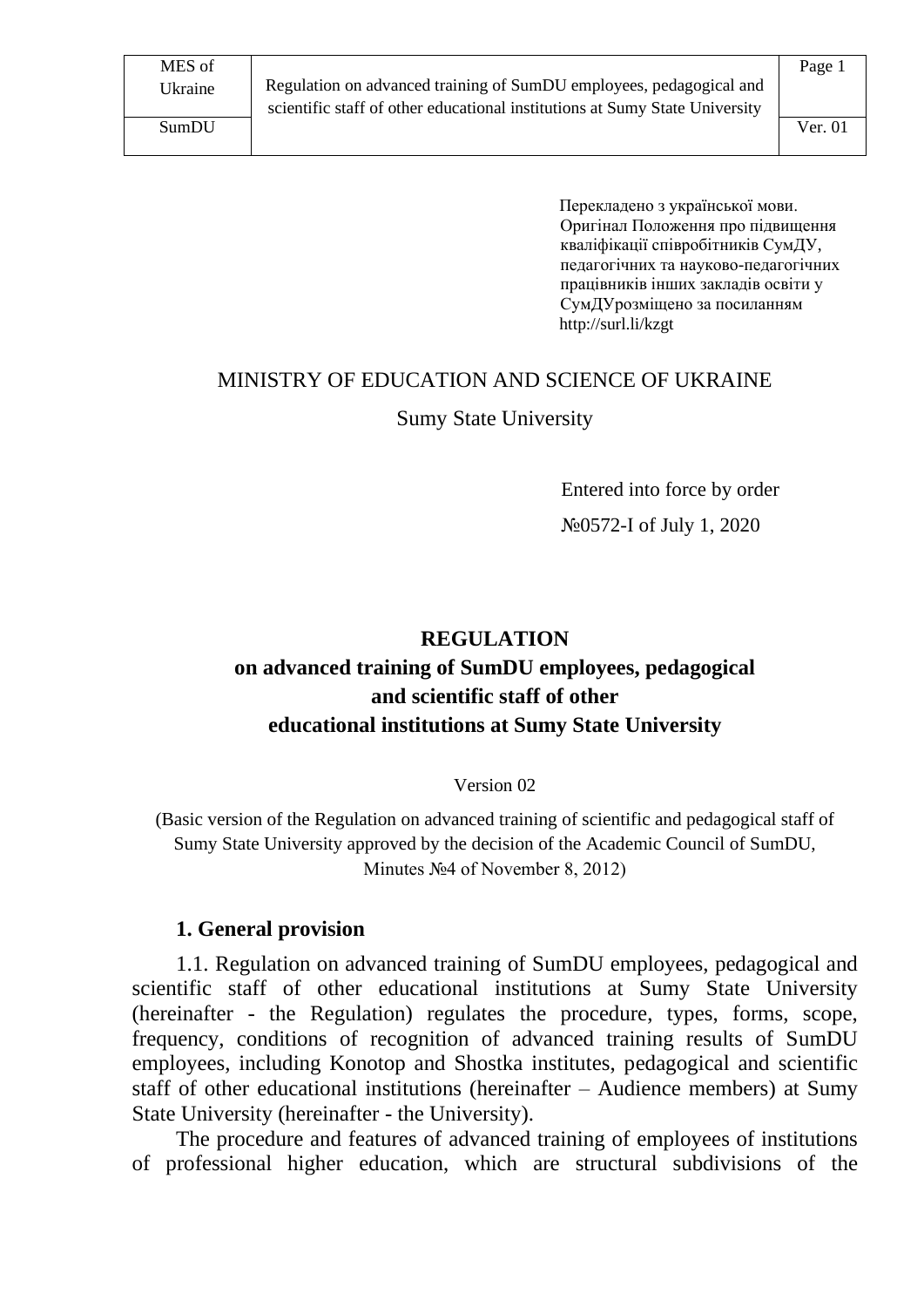University, are determined by separate Regulations approved by their pedagogical councils.

1.2. The Regulation applies the following concepts and definitions:

*Continuing advanced training* is a continuous process of training and improving the professional competencies of specialists after obtaining higher and / or postgraduate education, which allows the specialist to maintain or improve the standards of professional activity and lasts throughout the period of his professional activity.

*European Credit Transfer and Accumulation System* (hereinafter - ECTS) the credit transfer and accumulation system used in the European Higher Education Area to provide, recognize, validate qualifications and educational components and to promote the academic mobility of higher education applicants. The system is based on determining the study load of the student, necessary to achieve certain learning outcomes, and is accounted for in ECTS credits.

*Competence* - a dynamic combination of knowledge, skills, abilities, ways of thinking, views, values, other personal qualities, which determines a person's ability to successfully socialize, conduct professional and / or further educational activities:

- *digital competence* confident, critical and responsible use and interaction with modern digital technologies for learning, professional activities (work) and participation in society;
- *managerial competence*  a set of abilities of a person, their qualification knowledge and experience, which allow to solve the issues of managing the activities of a particular unit or team due to the availability of relevant knowledge and skills and make appropriate management decisions independently;
- *communication competence -* the ability of a person to establish and maintain the necessary contacts with people in the process of language communication;
- *media competence -* a set of knowledge, skills and abilities that allow individuals to analyze, select, use, critically evaluate, create and transmit media products in various fields and genres;
- *inclusive competence -* a person's understanding of the essence and principles of inclusive education, the ability to organize the educational process taking into account the interests and capabilities of people with special educational needs.

*Accumulative advanced training system* is a system that stimulates continuous superior advanced training of the University teacher by calculating the acquisition of new and / or improvement of existing competencies through training, internships and other non-formal education and self-education and / or professional activities.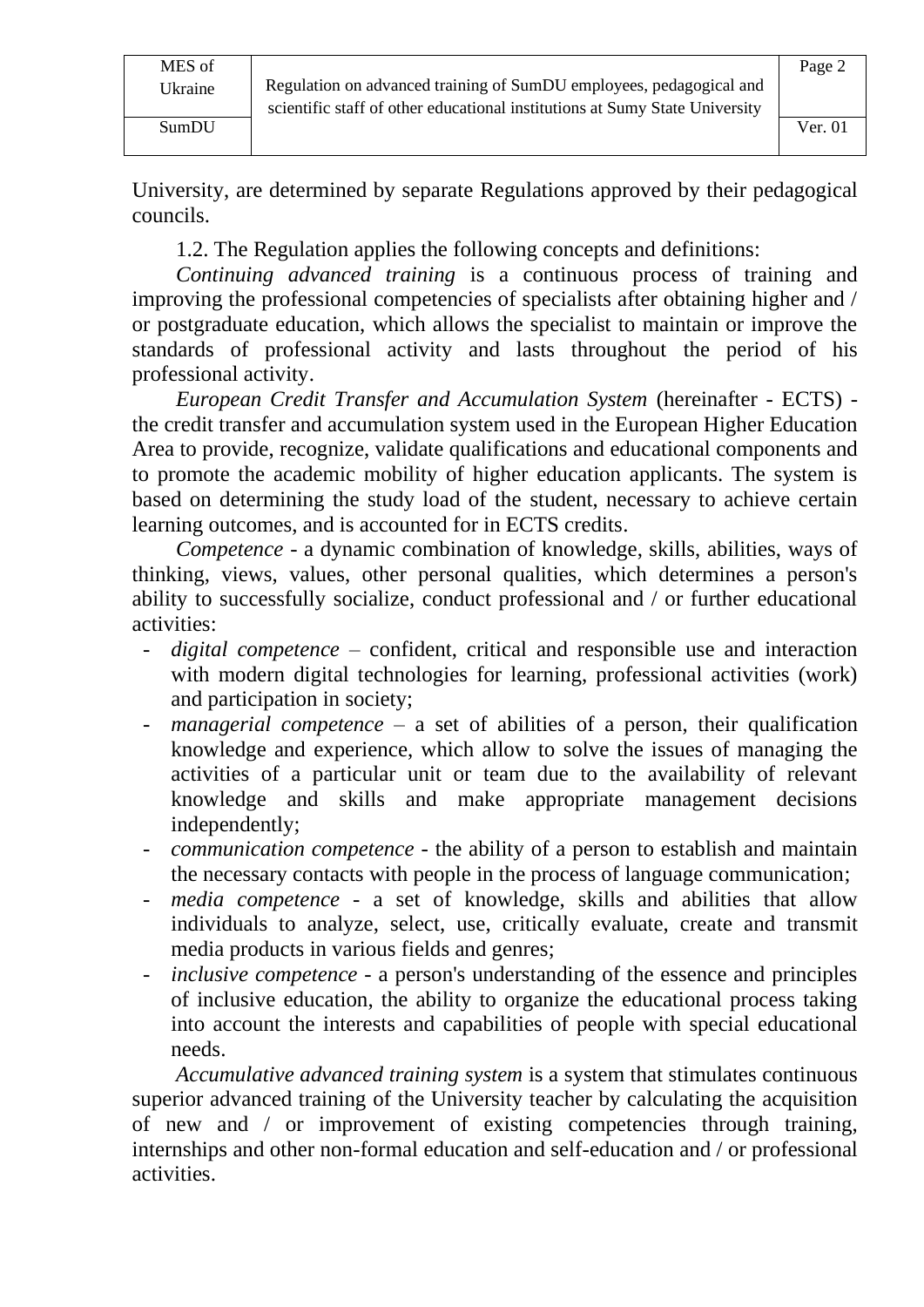MES of

Ukraine Regulation on advanced training of SumDU employees, pedagogical and scientific staff of other educational institutions at Sumy State University

*Advanced training -* the acquisition of new and / or improvement of previously acquired competencies within a professional activity or field of knowledge.

*Advanced training programme* - a structured set of educational activities (learning sessions, seminars, trainings, tasks, control activities, etc.), which is aimed at mastering, updating and deepening competencies of employees, as well as studying domestic and foreign experience, which contributes to the quality of their official duties.

*Learning outcomes* - knowledge, skills, abilities, ways of thinking, views, values, other personal qualities acquired in the process of learning and development, which can be identified, planned, evaluated and measured.

*Internship* - advanced training, which is carried out in order to form and consolidate in practice the professional competencies acquired as a result of theoretical training, to perform tasks and responsibilities in a position or position of higher level, learning domestic and foreign experience, forming personal qualities to perform professional tasks at a new, higher quality level within a particular major.

*The subject of advanced training* is an educational institution (its structural subdivision), a scientific institution, another legal or natural person, including a natural person - an entrepreneur who provides educational services for advanced training.

1.3. The purpose of advanced training is the advanced training of pedagogical, scientific and other employees of the University in accordance with the priority goals, objectives and directions of its development.

1.4. The tasks of advanced training are:

- − improvement of previously acquired and / or acquisition of new competencies within the professional activity or field of knowledge, taking into account the requirements of the relevant professional standard (if any);
- − gaining practical experience in performing tasks and responsibilities in professional activities;
- − formation and development of digital, managerial, communication, media, inclusive and other universal competencies.

1.5. Advanced training is a component of the system of internal quality assurance of the University's education, formed in the manner prescribed by law.

1.6. The results of advanced training are taken into account during the competitive selection for the positions of academic and scientific employees of the University and during the certification of pedagogical employees.

1.7. This Regulation applies to activities related to:

− organization of advanced training at the University in various types and forms;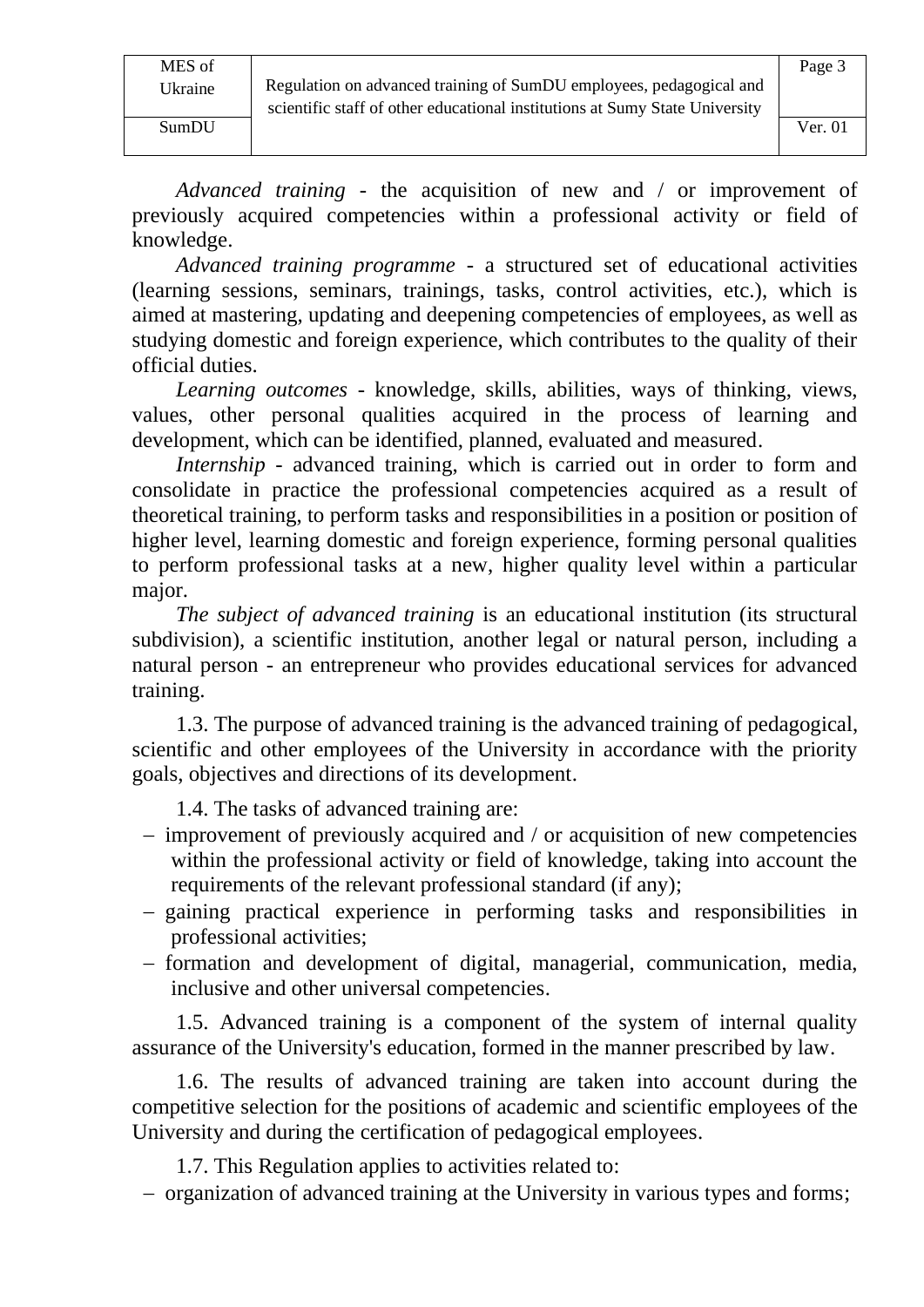Page 4

- − advanced training of the University staff on the basis of other subjects of advanced training;
- − motivation of SumDU employees to continuous professional development;
- − financial support for advanced training at the University.

1.8. The Audience Members can improve their skills in various forms and types.

Forms of advanced training are institutional (full-time, part-time, remote, network), dual, in the workplace and so on. Forms of advanced training can be combined.

Types of advanced training are:

- − training under the advanced training programme, including participation in seminars, workshops, trainings, etc.;
- − internship;
- − certain activities that, in accordance with this Regulation, are recognized as advanced training.

Based on the results of self-assessment of competencies and professional needs, the content of their own teaching activities or job responsibilities, Audience Members can independently choose specific types, forms, directions and subjects of providing educational services for advanced training.

1.9. The amount and duration of advanced training is calculated in hours and / or ECTS credits on a cumulative basis. The mechanism of enrollment of various types, forms and results of advanced training in the accumulative system is determined by this Regulation.

1.10. This Regulation applies to the extent that it does not contradict the current legislation, the regulatory framework of the national and intra-university levels. Including both in the Regulation, and in direct activity requirements of such regulatory documents (with changes and additions) are considered:

- − The procedure for advanced training of pedagogical and scientific staff is approved by the resolution of the Cabinet of Ministers of Ukraine;
- − The list of paid services that can be provided by educational institutions, other institutions and institutions of the education system that belong to the state and communal form of ownership is approved by a resolution of the Cabinet of Ministers of Ukraine;
- − The procedure for providing paid educational services by state and municipal educational institutions is approved by a joint order of the Ministry of Education and Science of Ukraine, the Ministry of Economy of Ukraine and the Ministry of Finance of Ukraine.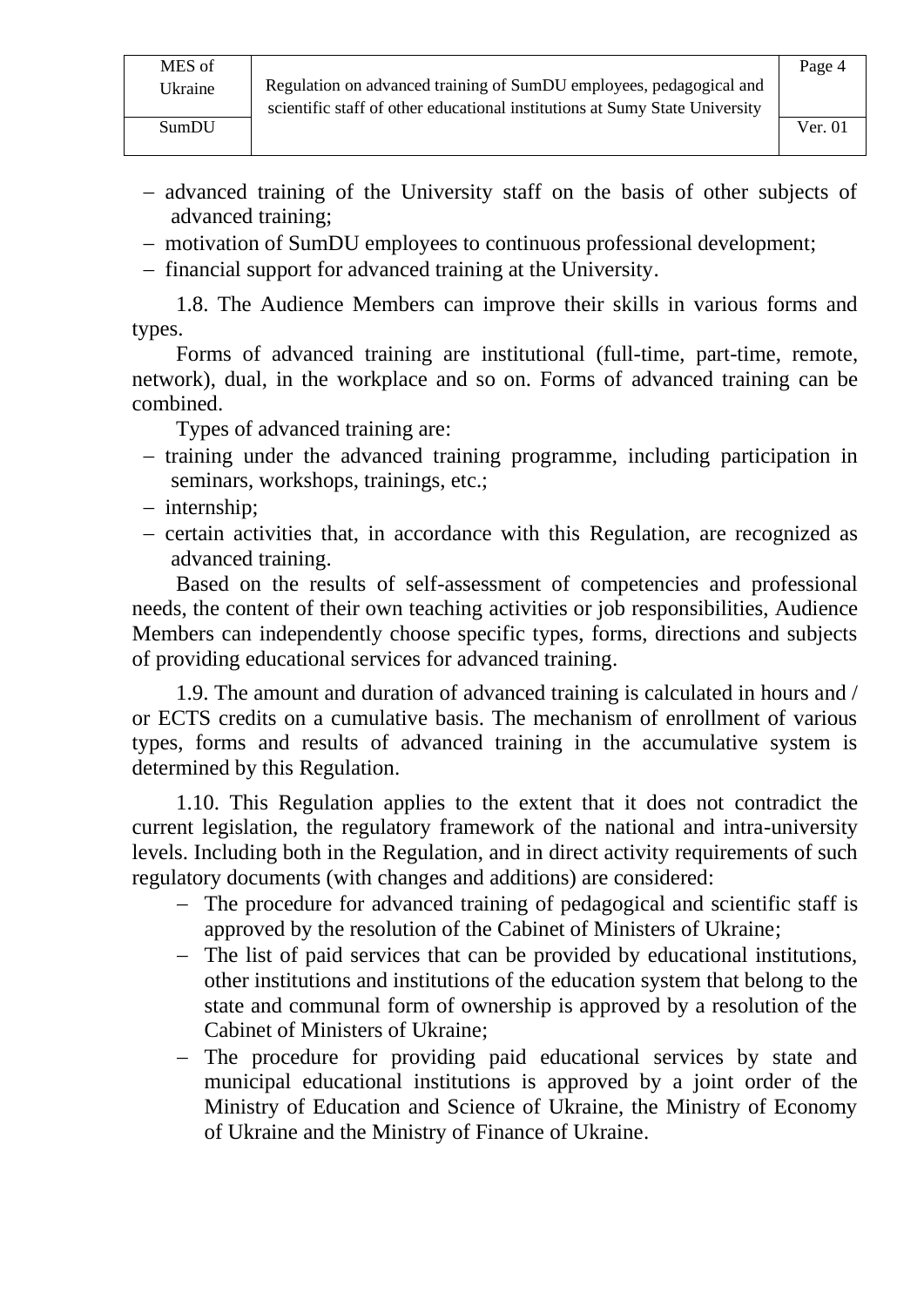1.11. The Regulation is placed in the electronic Register of the main current regulatory framework of the quality management system of the University, which is part of the section "General Information" of the official website of SumDU.

#### **2. General organization of advanced training by different categories of Audience Members**

2.1. The pedagogical and scientific staff of the University are obliged to constantly improve their skills, at least once every five years. The amount of advanced training for five years may not be less than 6 ECTS credits.

2.2. Pedagogical and scientific staff of institutions of professional higher education, which are structural subdivisions of SumDU, improve their qualification every year, not less than 120 hours in five years, which is a necessary condition for their certification.

2.3. For the first time, the Rector, Vice-Rectors, Heads of departments, Heads of structural subdivisions and their Deputies appointed to the relevant position must undergo advanced training in accordance with the position during the first two years of work with at least 2 ECTS credits.

Advanced training of other categories of employees is determined primarily by the strategic priorities of advanced training and the need to improve digital, speech and communication skills.

2.4. Pedagogical and scientific staff of other educational institutions may improve their skills at the University in the manner and under the conditions specified in this Regulation.

2.5. The organization and coordination of all advanced training processes at the University is carried out by the Center for Staff Professional Development (hereinafter - CSPD), control - Director of the Department for Human Resources and Staff Development (hereinafter - DHRSD). CSPD may involve in the organization and conduct of professional development activities of the University staff, as well as other educational institutions, establishments, organizations, etc.

2.6. CSPD ensures openness and availability of information about the forms, types, schedule, pricing (if any), place and results of advanced training, placing it on the website of CSPD [\(www.crkp.sumdu.edu.ua\)](http://www.crkp.sumdu.edu.ua/).

2.7. Employees of the University improve their skills according to the plan for a certain academic year. If necessary, the plan can be adjusted during the year.

2.8. The Heads of the relevant structural units form proposals for advanced training of pedagogical, scientific and other employees of the unit in the academic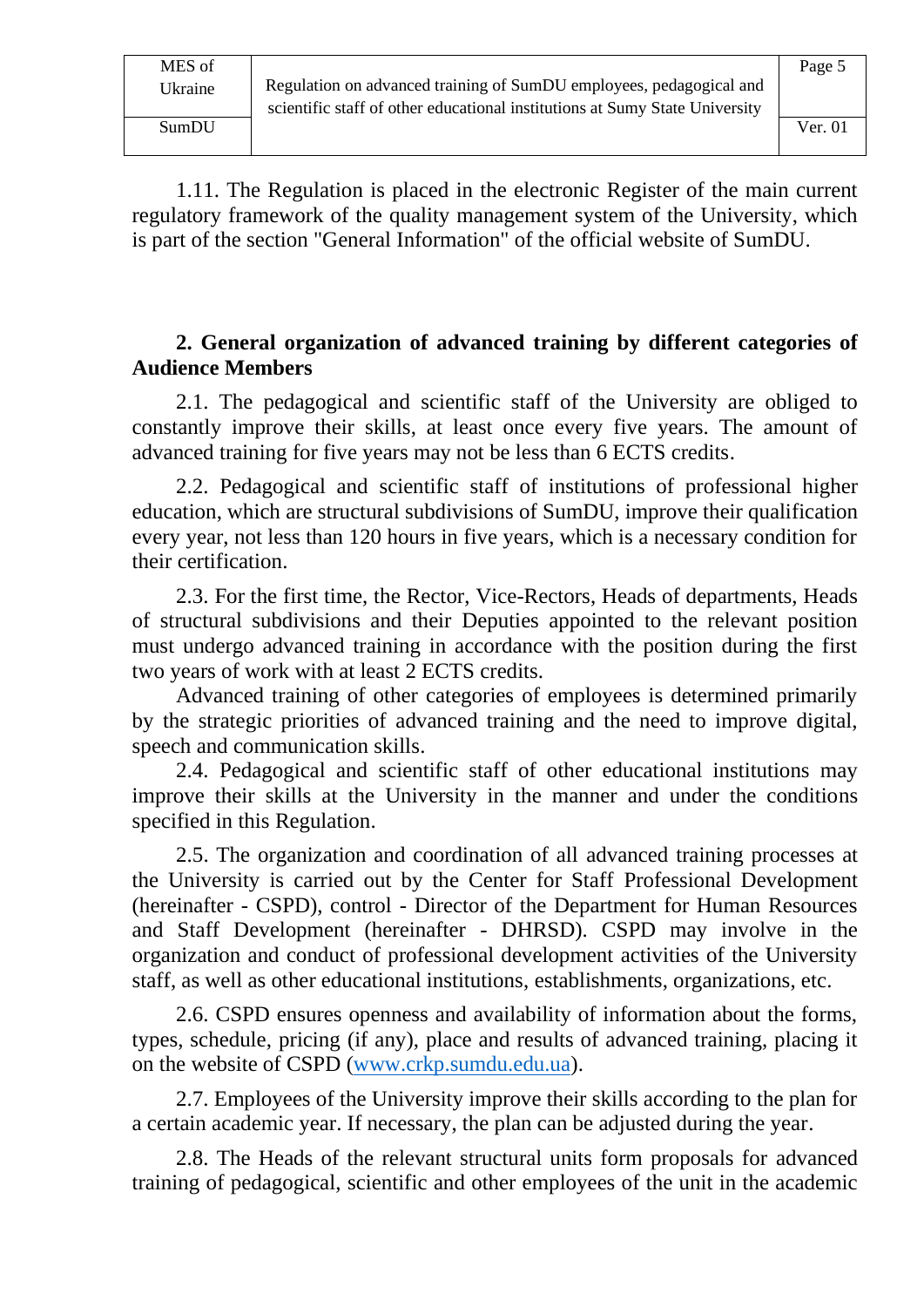year and submit them to the CSPD in the form of a memo by July 1 of the year preceding the planned one.

2.9. CSPD forms the Annual plan of advanced training of the University staff and, in agreement with the director of DHRSD, by September 1 of the planning year submits it for approval to the Rector of the University.

#### **3. Advanced training of pedagogical, scientific and other categories of employees by different types**

3.1. Studying in advanced training programmes provides the acquisition of competencies necessary for mastering modern methods of teaching disciplines and effective implementation of other types of educational activities.

3.1.1. The scope of advanced training programmes is determined in ECTS credits. According to the scope of the training programme, they are divided into short-term (1-2 ECTS credits) and long-term (3 or more ECTS credits).

3.1.2. For the development and implementation of advanced training programmes CSPD involves leading research and teaching staff of the University and other institutions that have significant scientific and / or practical achievements on relevant topics.

3.1.3. CSPD ensures the relevance and compliance of advanced training programmes with the priority goals, objectives and directions of education and science development.

The Head of the CSPD ensures the development of advanced training programmes and submits them for approval to the Director of the DRC.

Current training programmes are published on the website of the CSPD [\(www.crkp.sumdu.edu.ua\)](http://www.crkp.sumdu.edu.ua/).

3.1.4. Approval of advanced training programmes, lists of students, the amount of training assignments and achieved learning outcomes is carried out by the Director of the DHRSD on the request of the Head of the CSPD.

3.2. The internship is carried out on the basis of efficient enterprises, the most successful organizations of the real sector of the economy, public authorities and other institutions, including foreign ones, which have innovative experience, the latest equipment, software, modern production technologies, etc. and can help deepen professional competence.

3.2.1. Internships of pedagogical and scientific staff can be carried out at the University, in another educational or scientific institution under the guidance of a academic staff or researcher who has a scientific degree and / or academic title and not less than ten years of academic activity or scientific experience. Internships in institutions, organizations and enterprises are carried out under the guidance of an employee who has sufficient work experience and qualifications.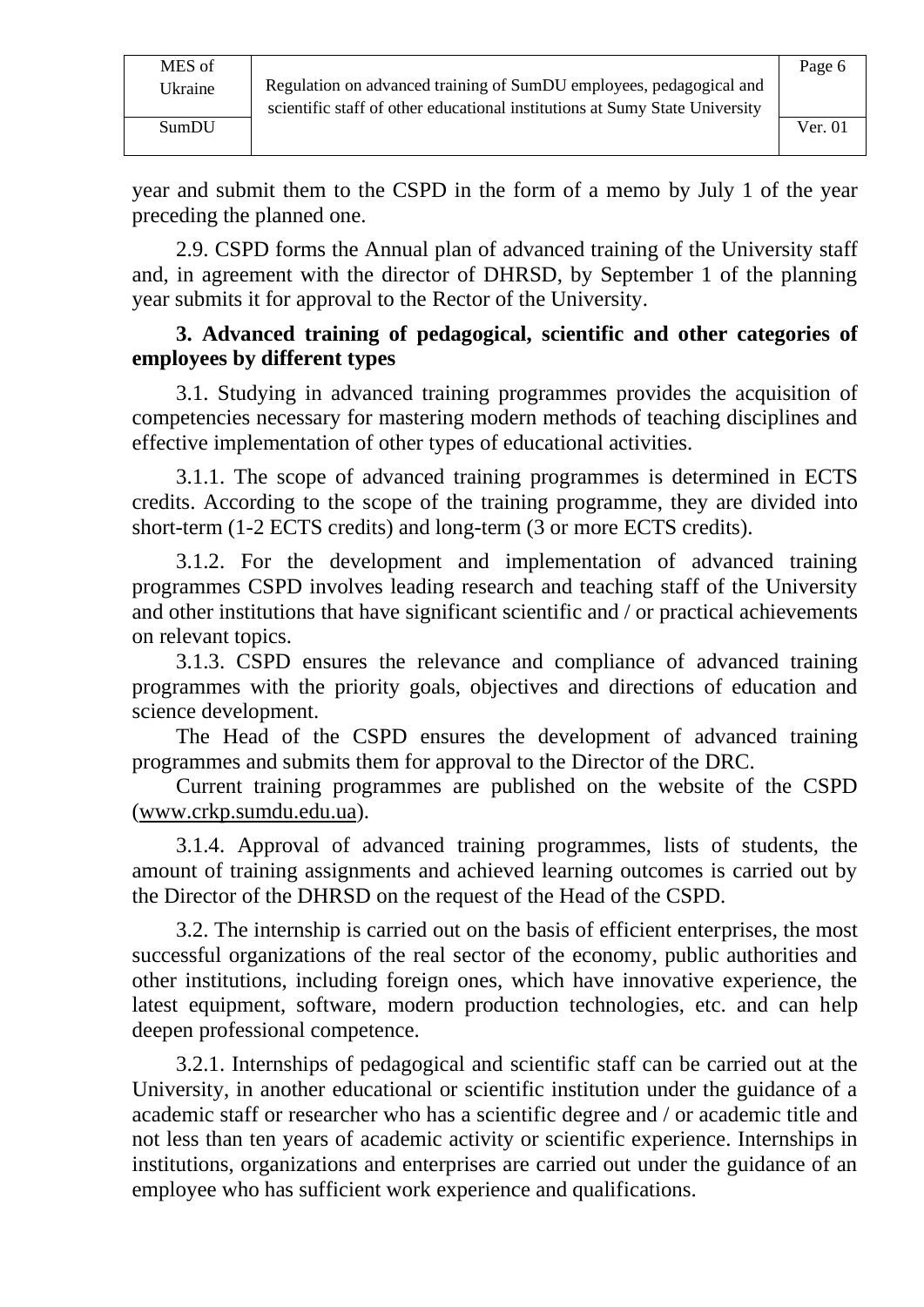MES of

Ukraine Regulation on advanced training of SumDU employees, pedagogical and scientific staff of other educational institutions at Sumy State University

For pedagogical and scientific employees of the University, one day of internship is estimated at 0.2 ECTS credits. For pedagogical and scientific employees of technical schools and colleges of SumDU one day of internship is estimated at 6 hours.

3.2.2. The organization of the internship, including the approval of the lists of interns, their supervisors, the scope of training assignments, etc., is carried out by relevant orders or other administrative documents submitted by the Head of the CSPD and signed by the Director of the DHRSD.

3.3. University staff can improve their skills by participating in seminars, workshops, trainings, webinars, workshops and more. The amount of such training is determined according to its actual duration in hours.

3.4. Certain types of activity of pedagogical and scientific employees (participation in academic mobility programmes, scientific internship, selfeducation, obtaining a scientific degree, higher education) are recognized as advanced training or its components in accordance with this Regulation.

3.4.1. Advanced training of pedagogical and scientific employees through their participation in academic mobility programmes is credited in accordance with the recognized learning outcomes.

3.4.2. The amount of advanced training of pedagogical and scientific employees of the University who participated in the scientific internship is credited within the recognized results. One week of research is estimated at 30 hours or one ECTS credit.

3.4.3. The results of informal education (self-education) are recognized as advanced training for pedagogical and scientific employees who have a scientific degree and / or a scientific, honorary or pedagogical title. The amount of advanced training through informal education (self-education) is credited in accordance with the recognized learning outcomes.

3.4.4. Acquisition of the first (bachelor's), second (master's) level of higher education, third (educational-scientific / educational-creative) level or scientific level of higher education for the first time or in another major within a professional activity or field of knowledge is recognized as advanced training of pedagogical and scientific employees.

The amount of advanced training by obtaining a scientific degree, the level of higher education is credited as advanced training in accordance with the established volume of educational-professional (educational-scientific, educational-creative, scientific) programme in hours or ECTS credits, except for recognized (credited) learning outcomes of previously obtained levels of education.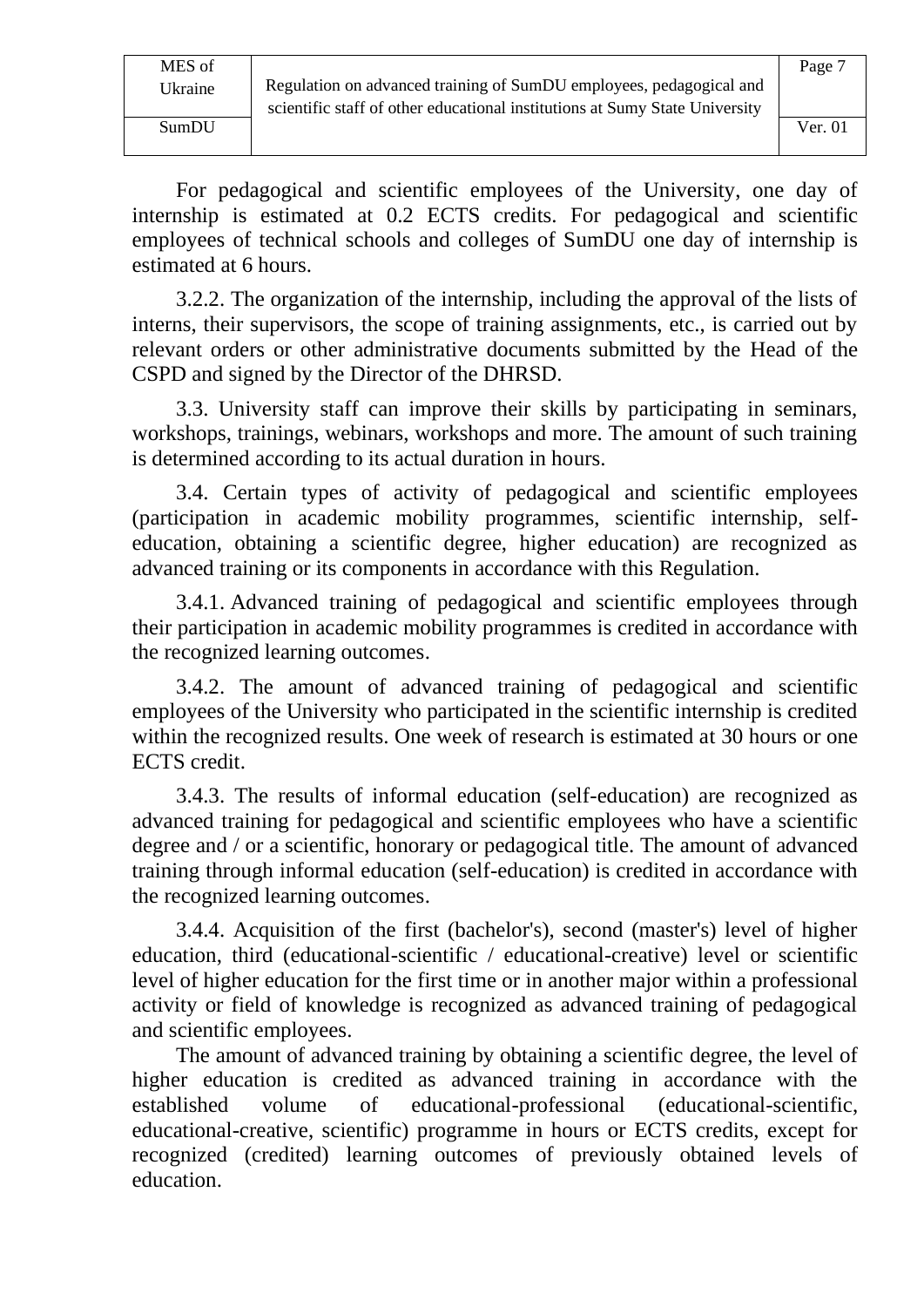Page 8

#### **4. Documenting of advanced training**

4.1. Depending on the types of advanced training of pedagogical and scientific employees of SumDU, the following documents may be submitted to the CSPD:

- − application for referral for advanced training (internship) to another organization (institution);
- − referrals for advanced training;
- − individual internship programme;
- − report on the results of the internship at the University;
- − other documents provided by another Entity.

If necessary, the agreement is concluded between such Entity and SumDU. In this case, the individual internship programme is an integral part of the contract.

The fact of advanced training of a pedagogical or scientific employee is confirmed by the relevant document on advanced training and subject to the conclusion of the relevant agreement by the act on providing advanced training services, which is drawn up in the manner prescribed by law, signed by the Director of DHRSD and the Entity of advanced training.

After the completion of advanced training in other Entities, pedagogical and scientific employees of the University submit a copy of the document on advanced training to the CSPD, which ensures the entry of its results in the relevant electronic database.

4.2. With employees of other organizations who intend to improve their skills at the University in any types and forms or a legal entity that is a customer of relevant educational services, a contract is concluded, which specifies the cost of training services, type, form and other conditions of training. An individual internship programme is an integral part of the contract. To conclude the contract, students must submit the following documents to the CSPD:

- − application for advanced training (for individuals who independently finance advanced training);
- − referral for advanced training (for individuals whose advanced training is financed by the educational institution or the state budget);
- − individual advanced training programme.

The formation of of statement of estimates and the provision of paid training services is carried out in accordance with the current national and intra-university regulations, including the Regulation on the Center for Staff Professional Development.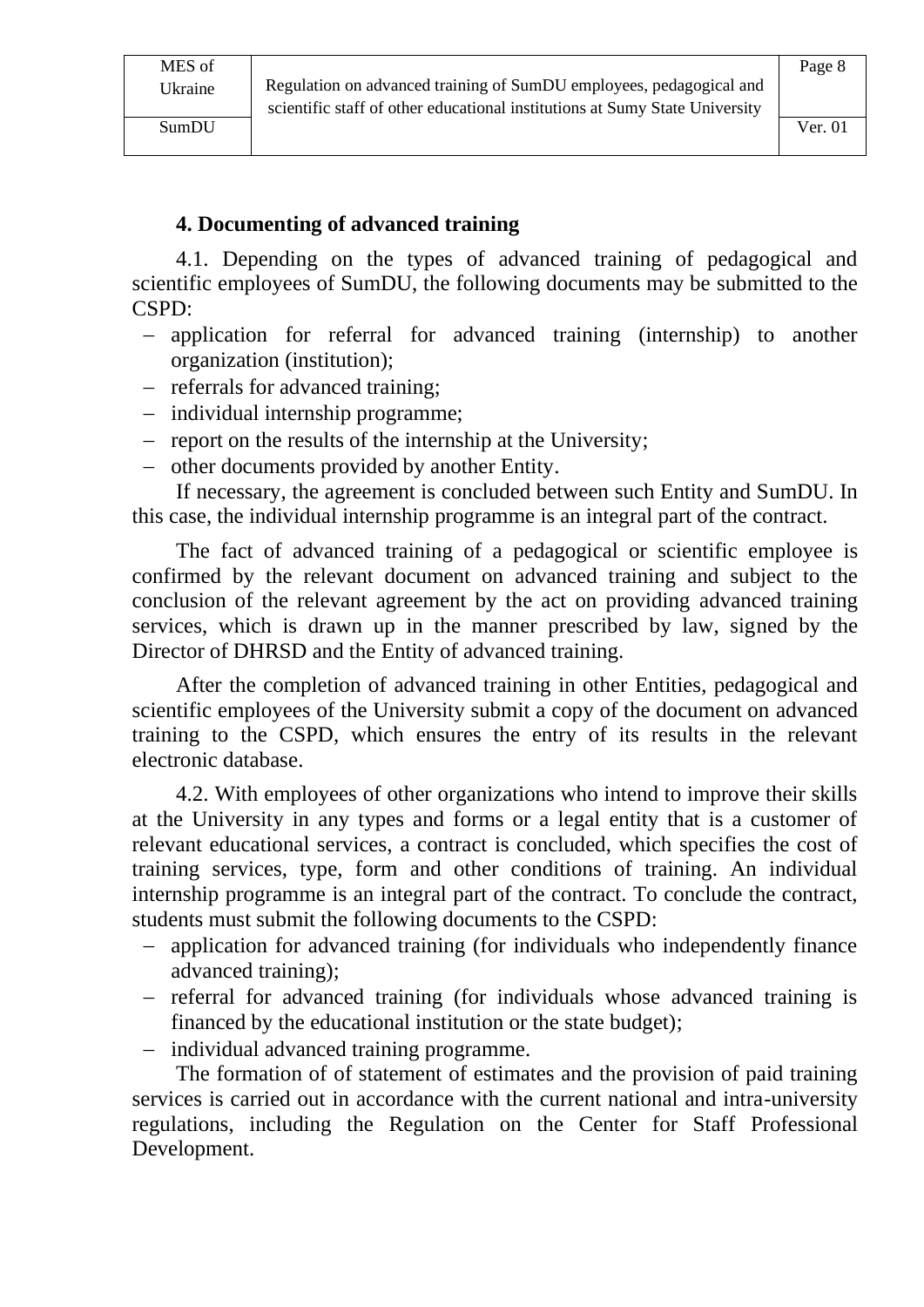Upon completion of advanced training, employees of other educational institutions submit a report on advanced training to the CSPD.

4.3. Based on the results of advanced training of Audience Members of various types and forms at the University, CSPD provides the formation and issuance of certificates of advanced training. The coding of certificates is carried out in accordance with the established procedure in Annex 7.

For pedagogical and scientific employees of SumDU certificates of advanced training are formed in electronic form and brought to them through the service "E-Cabinet". If necessary, CSPD can issue certificates of advanced training to SumDU employees in paper.

For pedagogical and scientific employees of other educational institutions, certificates of advanced training are issued in paper after fulfillment of financial obligations under the relevant agreement.

Based on the results of training in advanced training programmes, participation in internships, as well as the calculation of control indicators of the accumulative system, certificates are formed according to the approved templates. Certificates are formed based on the results of participation in seminars, trainings, workshops, webinars, etc.

Within 15 calendar days after the issuance of certificates of advanced training, the CSPD publishes their list on the CSPD website [\(www.crkp.sumdu.edu.ua\)](http://www.crkp.sumdu.edu.ua/).

### **5. The order of recognition and crediting of results of advanced training of pedagogical and scientific employees of the University**

5.1. The results of advanced training of pedagogical and scientific employees of SumDU at the University do not require separate recognition.

5.2. In order to recognize and credit the results of advanced training of pedagogical and scientific employees of the University in other institutions and organizations, by different types and forms, students submit to the CSPD documents on advanced training of the established form.

5.3. The mechanism for calculating the results of advanced training based on the benchmarks of the accumulative system is given in the Annex 11. The minimum amount of advanced training of pedagogical and scientific employees for the last five years on the accumulative system must be at least 1000 points, corresponding to 6 ECTS credits.

Enrollment of the results of advanced training based on the benchmarks of the accumulative system is carried out in the following order:

- pedagogical and scientific employees submit a report on the results of advanced training and accompanying documents to the CSPD;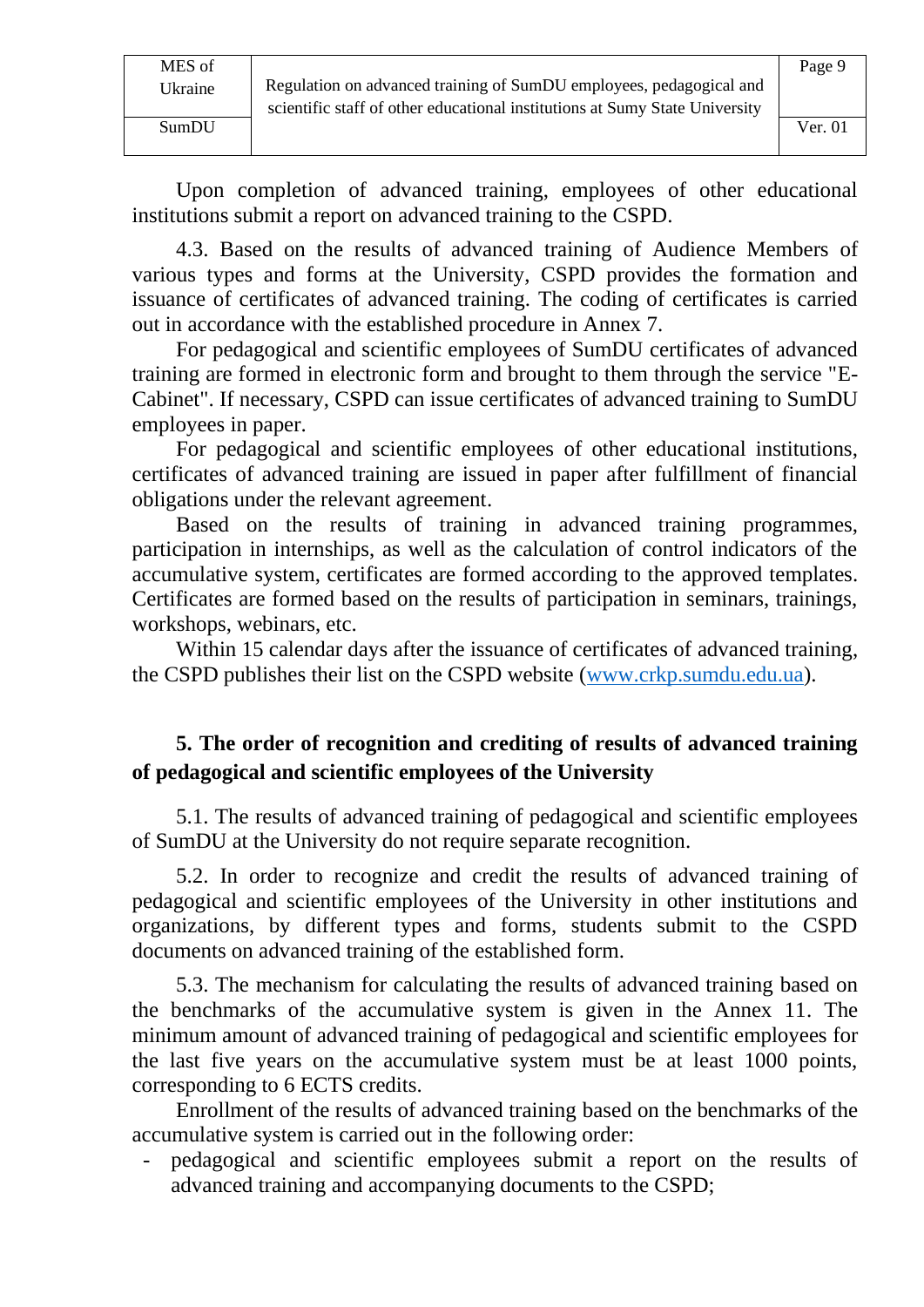- CSPD considers the submitted reports by the 1st day of each month and makes proposals for approval of the results of advanced training of pedagogical and scientific employees to the academic councils of relevant institutes / faculties according to the prescribed form. The results of advanced training of teachers of the Department of Military Training are approved by the Academic Council of SumDU.
- CSPD on the basis of decisions of academic councils prepares the draft order on enrollment of results of advanced training and forms the corresponding documents.

#### **6. Financing of advanced training of SumDU employees**

6.1. Financing of expenses related to advanced training of scientific and pedagogical employees of SumDU is carried out at the expense of the state budget, funds of individuals and / or legal entities, as well as other sources not prohibited by the legislation of Ukraine.

6.2. In the minimum allowable amounts provided for in paragraphs 2.1-2.3 of this Regulation, financing of advanced training of pedagogical and scientific employees of SumDU at the University is carried out at the expense of alluniversity means. Financing of advanced training of pedagogical and scientific employees of SumDU on its basis in the volumes exceeding minimum allowable, and also advanced training of employees of general university divisions can be carried out, first of all, at the expense of subaccount of the corresponding structural division, and also at the expense of other, not forbidden by law, sources including university funds.

At the time of advanced training in accordance with the approved plan with a break from the main activity in the amount specified by law, the pedagogical or scientific employee retains a job (position) while maintaining the average salary. Thus the term of such advanced training (according to paragraph 3.2.1 - 1 day of advanced training corresponds to 6 hours or 0,2 credits of ECTS) as a rule should not exceed:

- 30 days for 5 years, for employees defined in paragraph 2.1;

- 20 days for 5 years, for employees defined in paragraph 2.2;

- 10 days for 2 years, for employees defined in paragraph 2.3.

6.3. Financing of advanced training by pedagogical, scientific and pedagogical, employees of all-university divisions of SumDU on the basis of other subjects of advanced training can be carried out, first of all, at the expense of subaccount of the corresponding structural division, and also at the expense of other sources not forbidden by the law, including university funds.